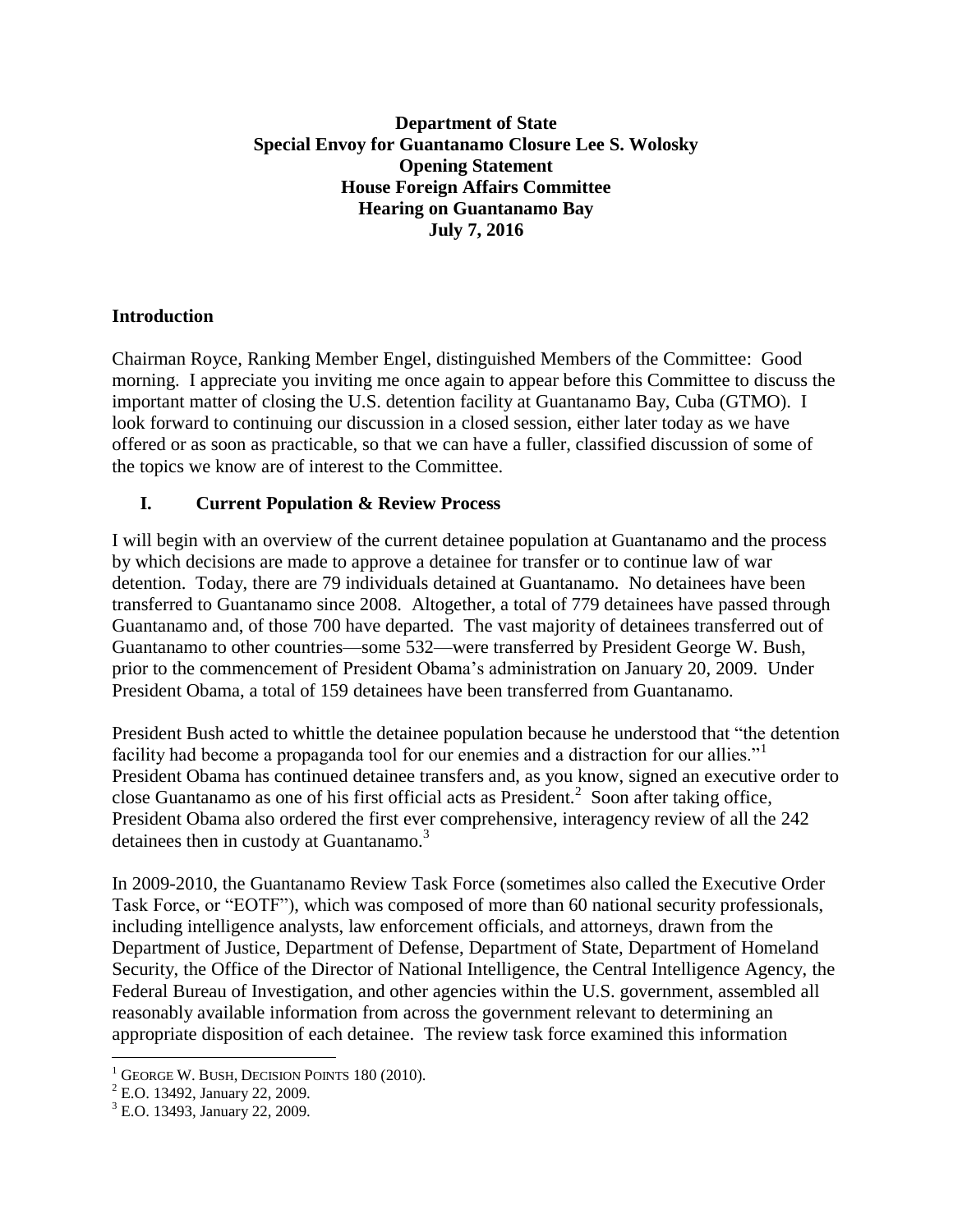critically, giving careful consideration to the threat posed by the detainee, the reliability of the underlying information, and the interests of national security. Then, based on the review task force's recommendations, the Departments of Defense, State, Justice and Homeland Security, the Office of the Director of National Intelligence, and the Joint Chiefs of Staff unanimously determined the appropriate disposition for each detainee: transfer, referral for prosecution, or continued law-of-war detention.<sup>4</sup>

Pursuant to Executive Order 13567, promulgated on March 7, 2011, detainees who were not approved for transfer in 2009-2010, and who have not been charged by military commission or are not serving a sentence, are subject to additional review by the Periodic Review Board (PRB). The PRB's mandate is to determine whether a detainee's continued detention is necessary to protect against a continuing significant threat to the security of the United States. The PRB is composed of senior representatives from the Department of Defense, the Joint Chiefs of Staff, the Department of Justice, the Department of Homeland Security, the Office of the Director of National Intelligence, and the Department of State. Importantly, none of the PRB representatives are political appointees. Detainees appearing before the PRB are assigned a personal representative and have the opportunity to be represented by private counsel, at no expense to the government. Detainees can provide an oral and written statement, submit evidence, call witnesses, and elect to answer questions from Board members.

Pursuant to the EO, detainees who are designated for continued detention by the PRB receive a file review every six months and another full review and hearing every three years. If the PRB determines that there is a significant question regarding whether the detainee's continued detention is warranted in a biannual file review, the Board convenes a full review.

So far, the PRB has conducted initial hearings for 53 detainees, nine file reviews, and four subsequent full reviews. Of the 53 initial PRB hearings, 20 detainees were approved for transfer, 16 were determined to meet the standard for continued detention, and the results of 15 hearings are still pending. Of those 16 who were determined to meet the standard for continued detention, nine file reviews have been held, and five have resulted in subsequent full reviews, of which four have been conducted. Each of the four subsequent full reviews yielded a decision to approve the detainee for transfer. One full review is pending. This track record demonstrates that the PRB is neither a rubberstamp for release nor one for continued detention, and reflects the objective evaluation of the facts and circumstances attendant to each individual case.

Of the 79 detainees who remain at GTMO today, 29 are approved for transfer. Of these, 15 were approved by the 2009-2010 review task force and 14 were approved for transfer through the Periodic Review Board process.

Ten detainees are in some phase of the military commissions criminal justice process—either awaiting a trial or appeal, or serving a sentence.

The remaining 30 are currently designated for continued detention but will continue to be subject to by the PRBs.

 $\overline{a}$ 

<sup>4</sup> GUANTANAMO REVIEW TASK FORCE, FINAL REPORT i-ii (2010).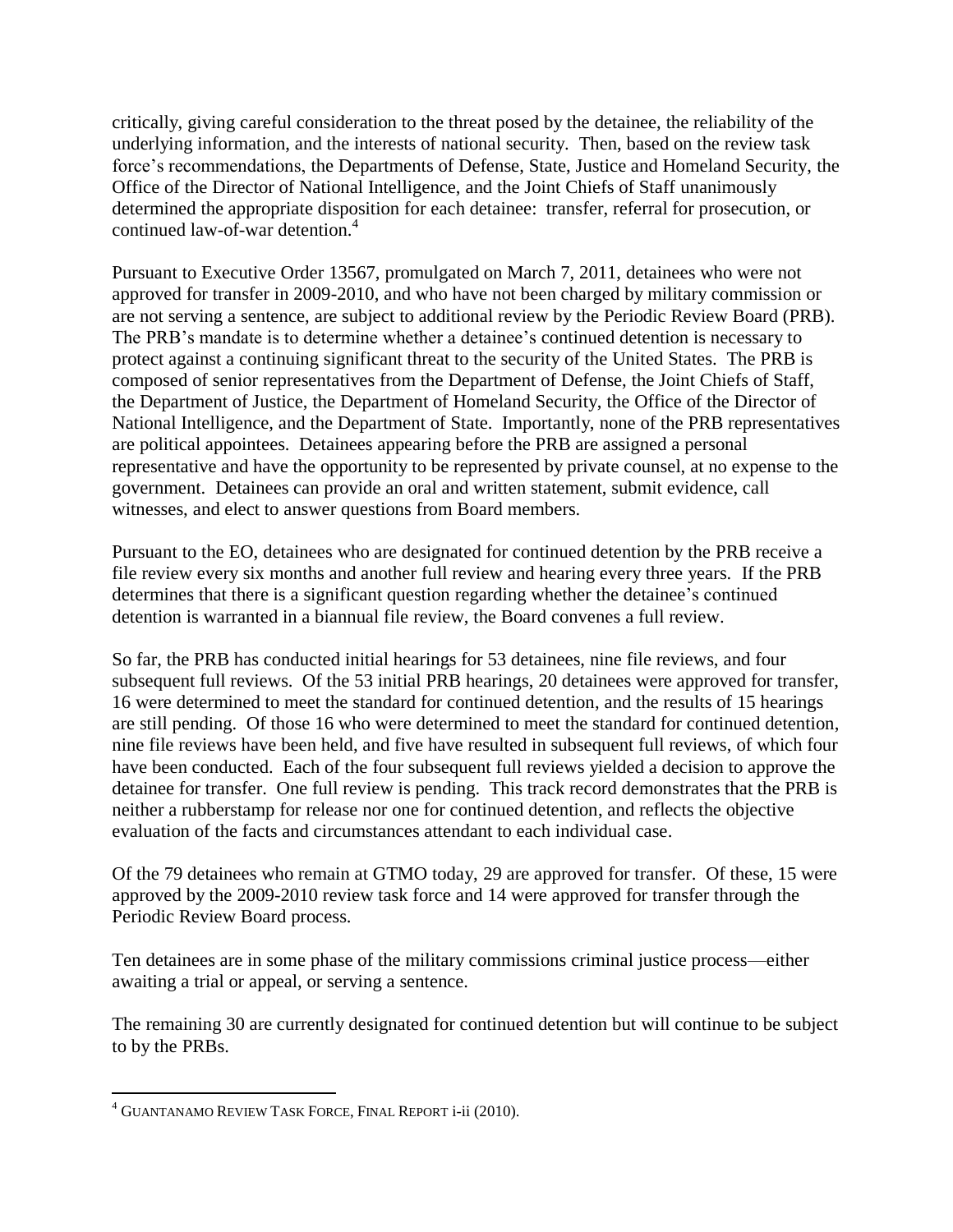## **II. Role of the Special Envoy for Guantanamo Closure**

My responsibilities as Special Envoy for Guantanamo Closure at the Department of State include all diplomatic issues related to the detention facility, including the negotiation of each transfer from the facility. We work closely in this regard, and in following up on transfers from the detention facility, with our Embassies around the world.

The process for transferring Guantanamo detainees is thorough and rigorous. From the very beginning of this Administration we have and continue to implement stringent processes and procedures to determine whether a detainee should be approved for transfer that include multiple layers of review by career national security professionals. I will summarize how decisions are made on whether a detainee should be transferred or remain in detention, as well as the extensive interagency efforts undertaken to achieve a security framework that is suitable for the specific detainee and compliant with statutory requirements before each transfer. Finally, I hope to dispel any misconceptions regarding the Administration's track-record to date in regard to detainee reengagement.

# **III. How We Negotiate Transfers**

Working with the other departments and agencies involved in Guantanamo transfers, we have continued to negotiate appropriate security and humane treatment assurances for those detainees who are approved for transfer. Since I took office one year ago yesterday, we have transferred 37 detainees to 11 countries. We expect to make substantial progress in transferring many of the remaining approved-for-transfer detainees by the end of the summer, in a manner that protects our national security and is consistent with our long-standing policy on humane treatment.

Decisions regarding whether, when, and where to transfer a detainee are the culmination of a rigorous interagency process. The Department of State leads diplomatic negotiations with foreign governments regarding the transfer of Guantanamo detainees, but we are typically joined in our efforts by senior career officials from the Departments of Defense, Justice, and Homeland Security, as well as those in the Intelligence Community and on the Joint Staff. Generally, transfer negotiations occur in two steps. First, the U.S. government obtains a political commitment that the potential receiving country is willing in principle to resettle or repatriate a detainee or detainees, and to impose various security measures that will substantially mitigate the threat the detainee or detainees may pose after their transfer. In the second step, we engage in technical discussions with the foreign officials responsible for implementing these measures. The higher-level meetings provide us the opportunity to convey our expectations to the potential host nation and to assess our potential partner's political will. The technical discussions offer the opportunity to tailor integration and security measures to specific circumstances under consideration, to share best practices from previous detainee transfers and, perhaps most importantly, to determine, based on an individualized assessment of these specific circumstances, whether the statutory standard in the National Defense Authorization Act governing the foreign transfer of Guantanamo detainees can be met.

Simultaneously, U.S. agencies update the assessment of the potential transferee, drawing upon all reasonably available information on a detainee in possession of the United States. We also provide our foreign partners with updated assessment of the detainees under consideration and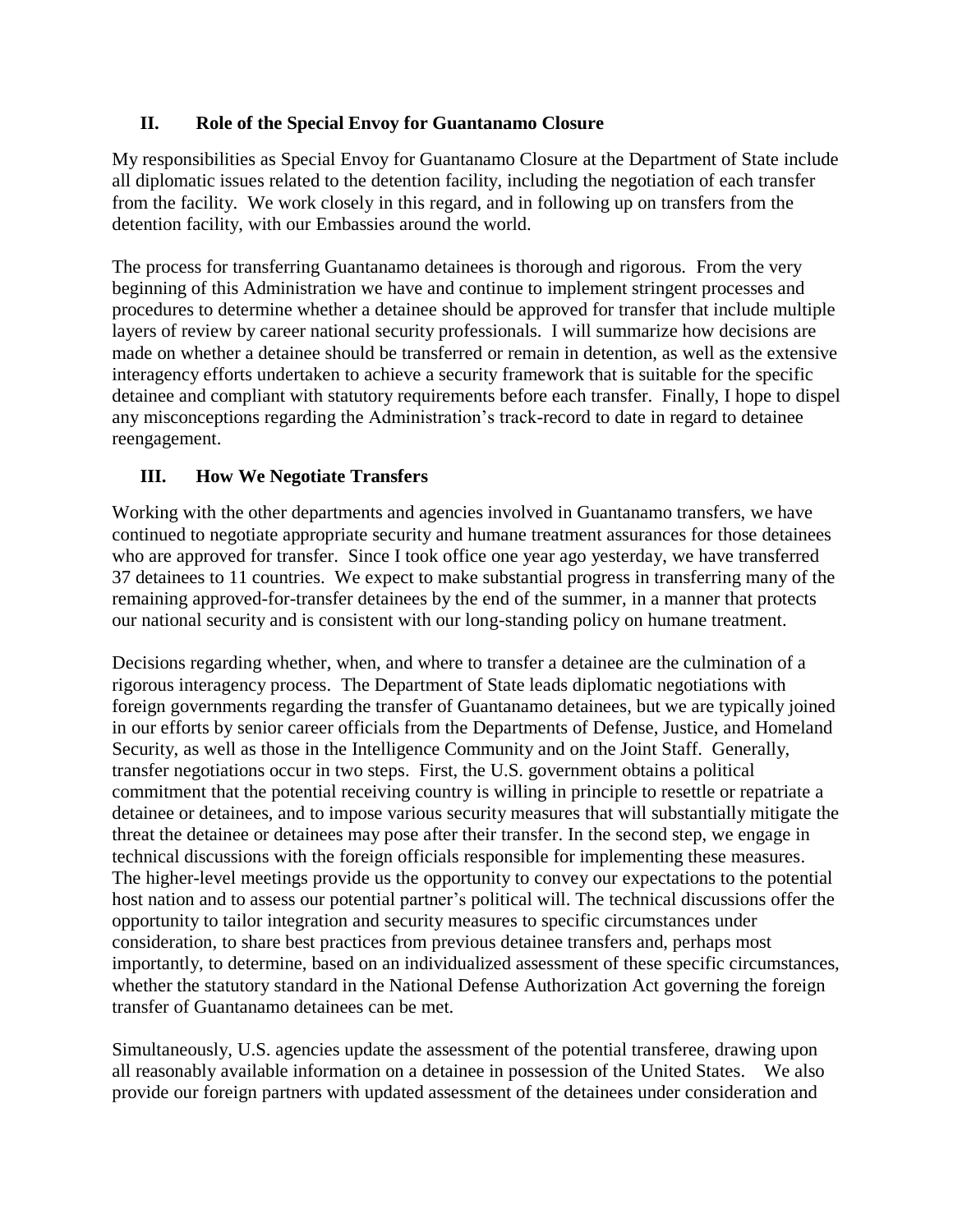offer them the opportunity to travel to Guantanamo to interview potential transferees. Throughout the process, we work to ensure that we achieve a security framework that is suitable for the specific detainee(s) under consideration for transfer and satisfies or exceeds the statutory requirements for transfers, including that the receiving government has taken or will take steps to substantially mitigate the threat these specific individuals may pose after being transferred.

Once we conclude our diplomatic negotiations that will result in a security framework that we assess will substantially mitigate the threat that a detainee may pose after transfer, the Secretary of Defense consults with the Secretaries of State, and Homeland Security, the Attorney General, the Director of National Intelligence, and the Chairman of the Joint Chiefs of Staff on the transfer. Only after the Secretary of Defense receives the views of those Principals—and only if he is satisfied that the requirements of the National Defense Authorization Act are satisfied does the Secretary of Defense sign and transmit a certification to Congress conveying his intent to transfer detainees.

# **IV. Challenges**

Many of the detainees approved for transfer cannot be returned to their home country due to security or humane treatment concerns. Consequently, it is necessary to resettle detainees in countries of which they are not nationals. Executing such resettlements requires intense diplomacy and careful attention to security and integration measures. Of the 29 detainees currently approved for transfer, 22 are from Yemen. Members of this Committee are aware of the security situation in that country. The Administration has not transferred a Guantanamo detainee to Yemen since 2010, and our focus is on resettling Yemeni nationals in third countries. These individuals should not remain in Guantanamo solely because of their nationality, if the U.S. government has otherwise concluded that they can and should be transferred subject to appropriate security and humane treatment assurances. Since January 1, 2015, we have resettled 39 Yemenis to six countries on three continents. It is a testament to our strong standing internationally that numerous countries have been willing to provide homes for those individuals who cannot be returned to their own country and who should not remain in detention solely because of the country of their birth.

# **V. Reengagement**

 $\overline{a}$ 

According to the most recent unclassified intelligence community report pursuant to Section 307 of the 2012 Intelligence Authorization Act, less than 5 percent of those detainees transferred by this Administration—seven (one of whom is dead) out of 144—are *confirmed* of engaging in terrorist or insurgent activity following their release from Guantanamo.<sup>5</sup> 8.3 percent—that is 12, including one who is dead, of 144—are *suspected* of engaging in terrorist or insurgent activity following their release from Guantanamo. Although we would prefer that no former detainees engage in such activity following their release, the low rate of reengagement for detainees released since January 20, 2009, is testament to the rigorous, interagency approach the Administration has taken to both approving detainees for transfer and to negotiating and vetting detainee transfer frameworks.

<sup>5</sup> OFFICE OF THE DIRECTOR OF NATIONAL INTELLIGENCE, SUMMARY OF THE REENGAGEMENT OF DETAINEES FORMERLY HELD AT GUANTANAMO BAY, CUBA (March 2016).